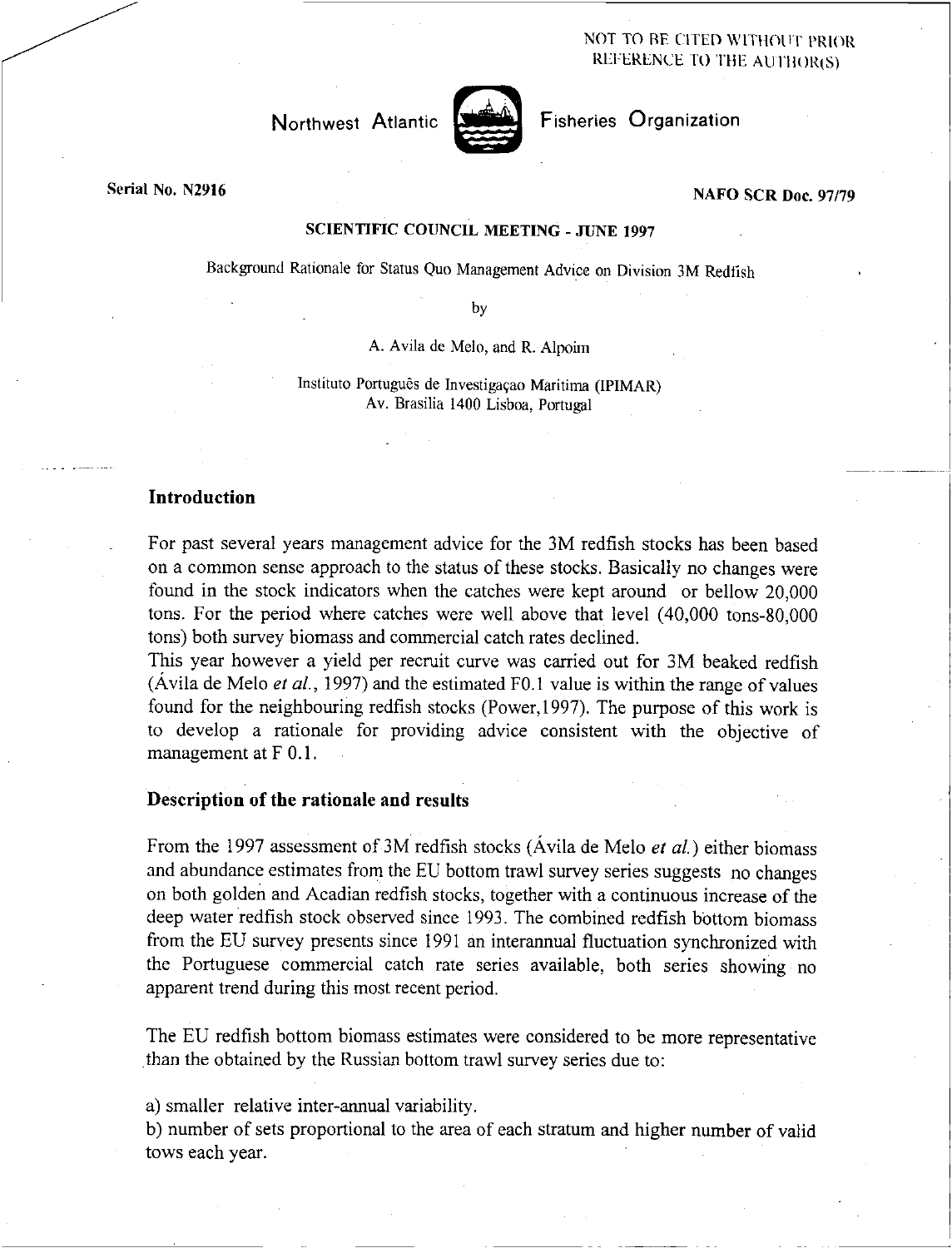c) Good match between survey and commercial catch rate series, as well with the 1996 bottom biomass estimate (and its distribution over the bank) from the Canadian survey.

d) same survey vessel used throughout the time series (1988-1996), except for 1989 and 1990.

From the EU survey series it seems that the combined 3M redfish bottom biomass didn't change during the 1991-1996 period, fluctuating instead between consecutive years from an average low of 66,700 tons (1991, 1993 and 1995) and an average high of 102,500 tons (1992 and 1996). The 1994 biomass peak for this period is discarded in the estimation of the mean upper limit, since this estimate is highly influenced by an unusual concentration of golden redfish near the bottom (Comus, 1996).

The Russian bottom trawl survey series has been complemented with an acoustic estimate of the pelagic component of the redfish stocks between 1987 and 1993 and at present is the only series providing an acoustic estimate of redfish biomass in midwater. This later estimate is given by the difference between the Russian total and the Russian bottom redfish biomass presented on last year STACFIS assessment (NAFO, 1997).

In order to get a proportion of redfish biomass near the bottom that could be used in the convertion of the EU redfish bottom biomass to a total biomass estimate for the more recent period of overall stability (1991-1996), the annual total redfish biomass for the years 19988-1993 was recalculated according to the bottom trawl catchability of the EU survey. This new estimate is given by the sum of the EU bottom biomass with the Russian acoustic biomass for each of the overlapping years of the 2 survey series (Table 1).

A mean high and a mean low proportion of bottom redfish biomass were estimated next by averaging the high and low values of the annual ratios between the EU bottom biomass and the "new" total biomass (EU bottom/ Russian acoustic combined) (Table 1).

The average lower bottom biomass from the EU survey (1991-1996) was then divided by the mean low proportion of bottom biomass in order to get an estimate of the average total redfish biomass. This assumes that, for the 1991-1996 period, low bottom trawl biomass correspond to years with a low proportion of biomass near the bottom. The annual exploitation rate corresponding to F0.1 was applied to this estimate of the mean total redfish biomass for the 1991-1996 period of 208,053 tons, giving an yield at F0.1 of 24,263 tons (Table 2).

In order to get a second estimate of the mean 1991-1996 total redfish biomass a similar calculation was done using the average high bottom redfish biomass from the EU survey and the mean high proportion of bottom biomass, assuming again the synchronism of these two parameters. The same annual exploitation rate at F0.1 was applied to this second estimate of 202,868 tons giving an yield at F0.1 of 23,659 tons (Table 2).

- 2 -

 $\left\| \left[ \begin{array}{c} \mathbf{1}_{i} \end{array} \right] \right\|_{\mathbf{1}}$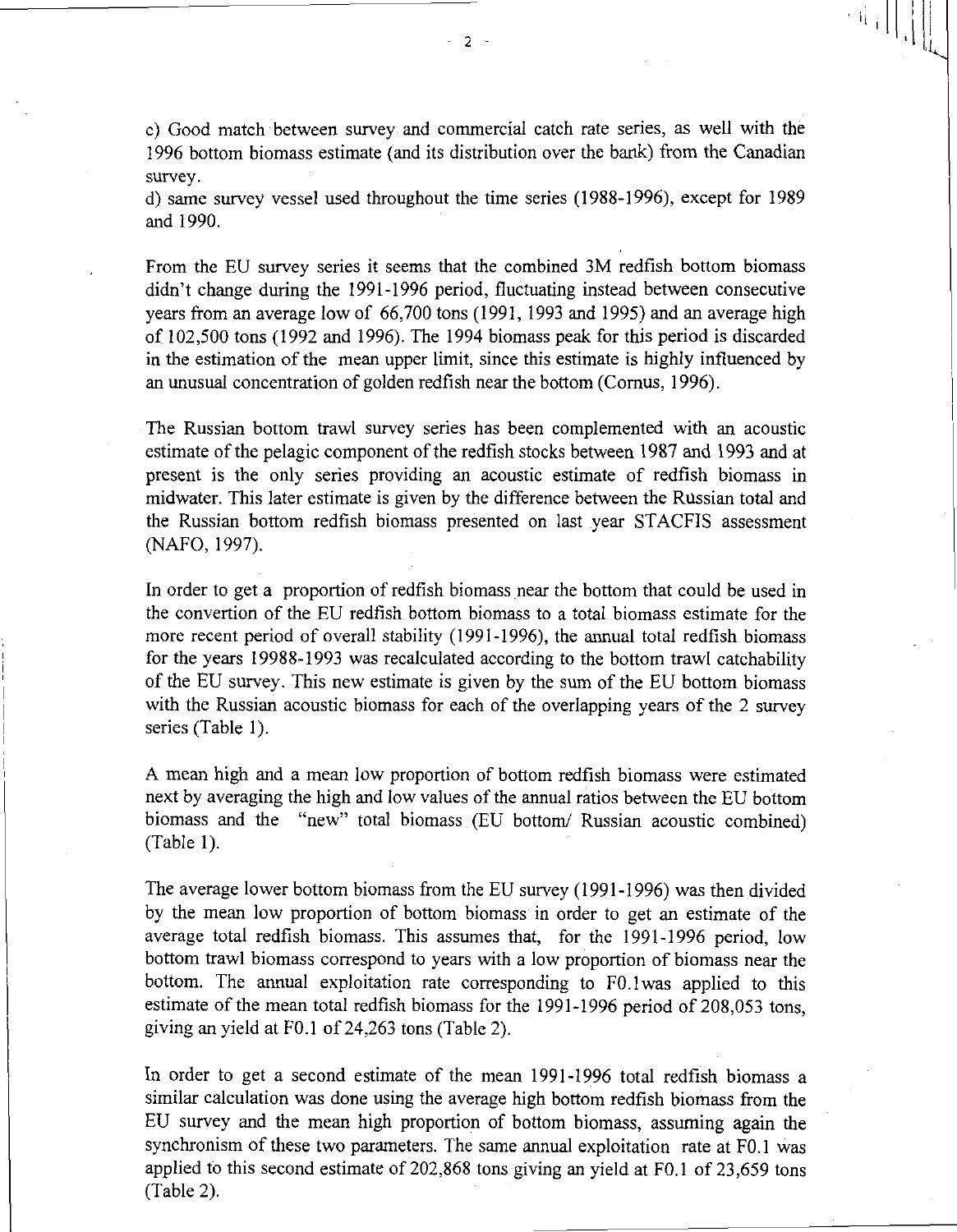Finally a more conservative mean 1991-1996 total redfish biomass was estimated using the average low bottom redfish biomass but now assuming that this low bottom biomass corresponds to the mean high proportion of bottom biomass. The annual exploitation rate at F0.1 applied to this conservative estimate of 131,983 tons gives an yield at F0.1 of 15,392 tons (Table 2).

3

## Conclusion

Taking into account the variability associated with the survey data used in this exercise, all the above F0.1 catch options do not differ significantly from the TAC (or upper catch limit) recommended by the NAFO Scientific Council for the 3M redfish stocks for the 1986-1989 and 1993-1997 periods (20,000 tons). Furthermore, this reccomended TAC has been consistent with the objective of management at F 0.1. The recommended TAC's for the 1990-1992 period were < 50,000 tons, 43,000 tons and 35,000 tons respectively.

#### Acknowledgment

The authors would like to thank Bruce Atkinson for his critics on the first aproach to the present exercise. We also like to thank John Casey and Tisa Amaratunga for the revison of this work.

#### References

Avila de Melo, A. M., Alpoim,R., Saborido-Rey, F. and L. Motos, 1997. Status of the redfish stocks in NAFO Div. 3M (Flemish Cap) in 1996. NAFO SCR. Doc. 97/44 Ser. No N2878, 25p.

Comus, H.P., 1996. Status of the redfish stocks in NAFO Div. 3M (Flemish Cap) in 1995. NAFO SCR. Doc. 96/82 Ser. No N2759, 24p.

Power, D., 1997. Redfish in NAFO Div. 3LN in 1997. NAFO SCR. Doc. 97/64 Ser. No N2898, 41p.

NAFO, 1997. Scientific Council Reports, 1996. Northwest Atlantic Fisheries Organization, Dartmouth, Canada, 226p.